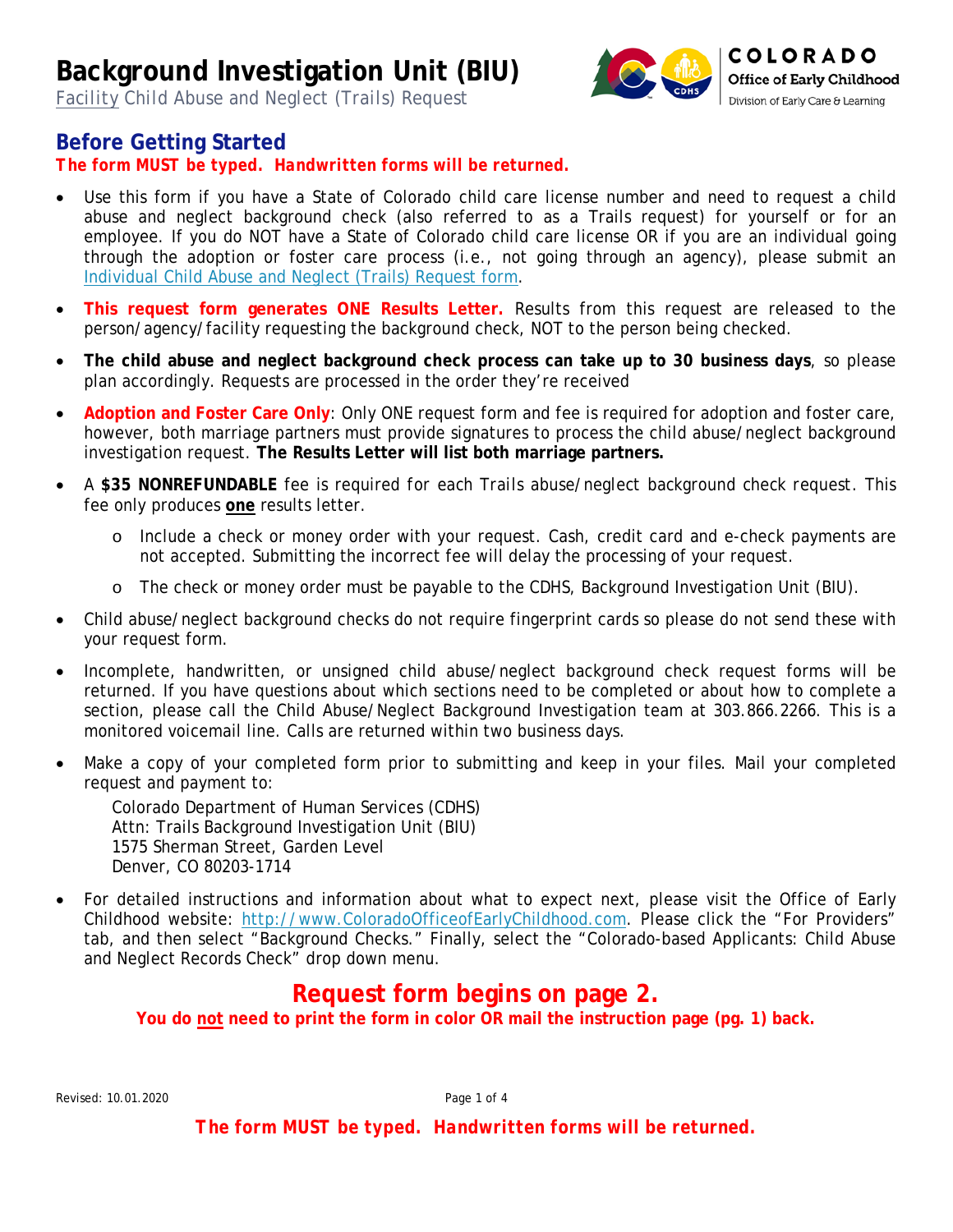*Facility Child Abuse and Neglect (Trails) Request*



| Section A: Agency/Facility Information (REQUIRED)                                                                                                                                                                                               |                         |                                     |                                  |                                          |  |  |
|-------------------------------------------------------------------------------------------------------------------------------------------------------------------------------------------------------------------------------------------------|-------------------------|-------------------------------------|----------------------------------|------------------------------------------|--|--|
| Select the reason for your request (only select one):                                                                                                                                                                                           |                         |                                     |                                  |                                          |  |  |
| <b>Child Care</b><br>Preschool<br>Center<br>Program                                                                                                                                                                                             | School Age<br>Program   | Camp<br>(Residential                | <b>Family Child</b><br>Care Home | Adoption/                                |  |  |
|                                                                                                                                                                                                                                                 |                         | or Day)                             |                                  | <b>Foster Care</b><br>(only one form per |  |  |
|                                                                                                                                                                                                                                                 |                         |                                     |                                  | couple required)                         |  |  |
| Residential<br> Group<br><b>Child Care</b><br>Home                                                                                                                                                                                              | Day<br><b>Treatment</b> | Neighborhood<br>Youth               | <b>Guest Child</b><br>Care       | Substitute<br>Placement                  |  |  |
| Facility (RCCF)                                                                                                                                                                                                                                 | Center                  | Organization                        |                                  | Agency                                   |  |  |
| Agency/Facility Name (requesting the check)                                                                                                                                                                                                     |                         |                                     |                                  | <b>CDHS License Number (REQUIRED)</b>    |  |  |
| Grand Mesa Christian Association, Inc.                                                                                                                                                                                                          |                         |                                     | 47912                            |                                          |  |  |
| <b>Results Letter Release Information</b>                                                                                                                                                                                                       |                         |                                     |                                  |                                          |  |  |
| Who should the Results Letter be sent to? Do NOT enter the information for the being checked. Only one copy of the<br>Results Letter is sent to the person listed below. Results are not released to the person being checked. They are         |                         |                                     |                                  |                                          |  |  |
| released to the agency/facility requesting the background check.                                                                                                                                                                                |                         |                                     |                                  |                                          |  |  |
| <b>Street Address or P.O. Box</b>                                                                                                                                                                                                               |                         | City                                | <b>State</b>                     | Zip Code                                 |  |  |
| 599 30 Road                                                                                                                                                                                                                                     |                         | <b>Grand Junction</b>               | CO                               | 81504                                    |  |  |
| <b>First Name</b>                                                                                                                                                                                                                               | Last Name               |                                     | Phone $#$                        |                                          |  |  |
| Jesse                                                                                                                                                                                                                                           | Monson                  |                                     | 719-695-2819                     |                                          |  |  |
| <b>Email Address</b><br>gmcc.registrar@gmail.com                                                                                                                                                                                                |                         |                                     |                                  |                                          |  |  |
|                                                                                                                                                                                                                                                 |                         |                                     |                                  |                                          |  |  |
| Section B: Person to be Checked (REQUIRED)                                                                                                                                                                                                      |                         |                                     |                                  |                                          |  |  |
| This is the person being checked - NOT the person/facility/agency requesting the background check.                                                                                                                                              |                         |                                     |                                  | For                                      |  |  |
| adoption/foster care requests, enter information for one person here and information for the person's spouse in the                                                                                                                             |                         |                                     |                                  |                                          |  |  |
| next section.<br><b>First Name</b><br>Middle Name (not initials)                                                                                                                                                                                |                         | <b>Last Name</b>                    |                                  | Social Security #                        |  |  |
|                                                                                                                                                                                                                                                 |                         |                                     |                                  |                                          |  |  |
| Previous Names Ever Used (including maiden, middle, etc.) - List ALL. If none, please type "none."                                                                                                                                              |                         |                                     |                                  |                                          |  |  |
| Date of Birth (MM/DD/YYYY)                                                                                                                                                                                                                      |                         | Race/Ethnicity (White, Black, etc.) |                                  | Phone #                                  |  |  |
|                                                                                                                                                                                                                                                 | Sex $(M, F, X)$         |                                     |                                  |                                          |  |  |
| <b>Current Address</b>                                                                                                                                                                                                                          |                         |                                     |                                  |                                          |  |  |
| <b>Street Address</b>                                                                                                                                                                                                                           |                         | City                                | <b>State</b>                     | Zip Code                                 |  |  |
|                                                                                                                                                                                                                                                 |                         |                                     |                                  |                                          |  |  |
| Have you lived at your current address for 10 years or longer?<br>Yes<br><b>No</b><br>TEN years of residence history (including temporary residence) is required.                                                                               |                         |                                     |                                  |                                          |  |  |
| <b>Previous Address</b>                                                                                                                                                                                                                         |                         |                                     |                                  |                                          |  |  |
| If you've lived in more places in the past 10 years than the space on this form allows, please provide additional residence<br>history on a separate piece of paper and submit with your request form. Include your move-in and move-out dates. |                         |                                     |                                  |                                          |  |  |
| <b>Street Address</b>                                                                                                                                                                                                                           |                         | City                                | State                            | Zip Code                                 |  |  |
| Move-In Date (Month, Year)                                                                                                                                                                                                                      |                         | Move-Out Date (Month, Year)         |                                  |                                          |  |  |
|                                                                                                                                                                                                                                                 |                         |                                     |                                  |                                          |  |  |

Revised: 10.01.2020 Page 2 of 4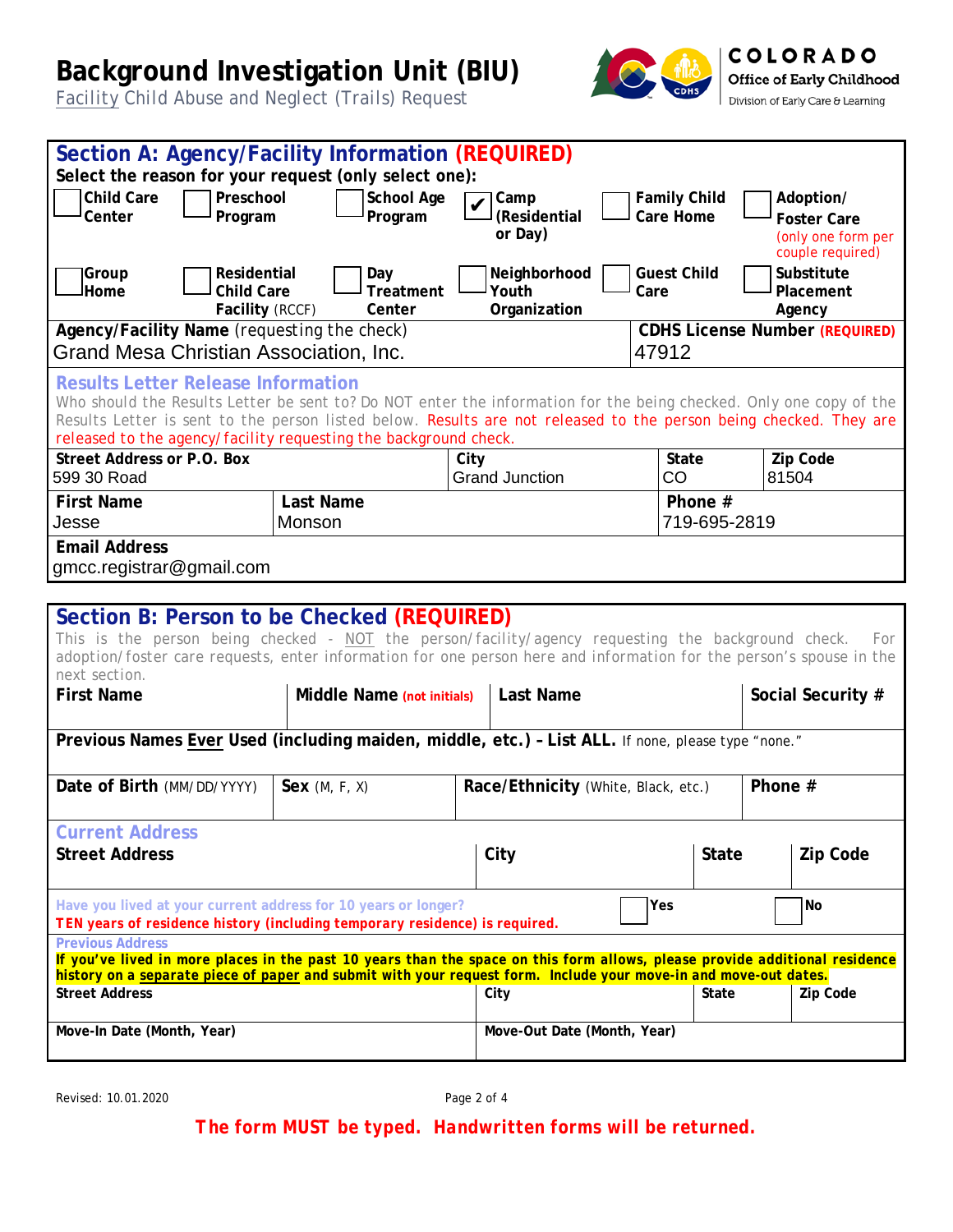*Facility Child Abuse and Neglect (Trails) Request*



**COLORADO** Office of Early Childhood Division of Early Care & Learning

|                                                                                                                                                                                                                         | Section C: Spouse/Partner/Former Spouse (REQUIRED)                                                                                                                                                                            |              |                            |  |                                     |           |                              |           |
|-------------------------------------------------------------------------------------------------------------------------------------------------------------------------------------------------------------------------|-------------------------------------------------------------------------------------------------------------------------------------------------------------------------------------------------------------------------------|--------------|----------------------------|--|-------------------------------------|-----------|------------------------------|-----------|
|                                                                                                                                                                                                                         | Information about ALL current and previous spouses is required to complete the child abuse/neglect background<br>check. Information for ANY parent of your children is also required and must be entered in the next section. |              |                            |  |                                     |           |                              |           |
| Are you currently married?                                                                                                                                                                                              |                                                                                                                                                                                                                               |              |                            |  |                                     |           | Yes                          | No        |
| Have you ever been married?                                                                                                                                                                                             |                                                                                                                                                                                                                               |              |                            |  |                                     | Yes       | <b>No</b>                    |           |
|                                                                                                                                                                                                                         | If you answered YES to ANY of the questions above, you must provide information for your current                                                                                                                              |              |                            |  |                                     |           |                              |           |
|                                                                                                                                                                                                                         | spouse/partner AND each former spouse/partner. If you have more than one person to provide                                                                                                                                    |              |                            |  |                                     |           |                              |           |
|                                                                                                                                                                                                                         | information for, please provide the required information on a separate piece of paper and submit with<br>your request form.                                                                                                   |              |                            |  |                                     |           |                              |           |
|                                                                                                                                                                                                                         | Spouse/Partner/Former Spouse                                                                                                                                                                                                  |              |                            |  | Spouse/Partner/Former Spouse        |           | Spouse/Partner/Former Spouse |           |
|                                                                                                                                                                                                                         | <b>First Name</b>                                                                                                                                                                                                             |              | Middle Name (Not Initials) |  |                                     | Last Name |                              |           |
|                                                                                                                                                                                                                         |                                                                                                                                                                                                                               |              |                            |  |                                     |           |                              |           |
|                                                                                                                                                                                                                         | Previous Names Ever Used (including maiden, middle, etc.) - LIST ALL. If none, please type "none."                                                                                                                            |              |                            |  |                                     |           |                              |           |
|                                                                                                                                                                                                                         |                                                                                                                                                                                                                               |              |                            |  |                                     |           |                              |           |
|                                                                                                                                                                                                                         |                                                                                                                                                                                                                               |              |                            |  |                                     |           |                              |           |
|                                                                                                                                                                                                                         | Date of Birth (MM/DD/YYYY)                                                                                                                                                                                                    | Sex(M, F, X) |                            |  | Race/Ethnicity (White, Black, etc.) |           | *Social Security #           |           |
|                                                                                                                                                                                                                         | *A social security number is ONLY required for current adoption/foster care spouses. Leave blank for all                                                                                                                      |              |                            |  |                                     |           |                              |           |
|                                                                                                                                                                                                                         | other request types.                                                                                                                                                                                                          |              |                            |  |                                     |           |                              |           |
|                                                                                                                                                                                                                         |                                                                                                                                                                                                                               |              |                            |  |                                     |           |                              |           |
|                                                                                                                                                                                                                         | Section D: Child Information (Includes Adult Children) (REQUIRED)                                                                                                                                                             |              |                            |  |                                     |           |                              |           |
| Information for ALL children must be provided below. This includes adult children, adopted children and step<br>children. Information for the other parent of your children is required and must also be entered below. |                                                                                                                                                                                                                               |              |                            |  |                                     |           |                              |           |
|                                                                                                                                                                                                                         |                                                                                                                                                                                                                               |              |                            |  |                                     |           | Yes                          | No        |
| Do you have any children (including adult children, step children, etc.)?                                                                                                                                               |                                                                                                                                                                                                                               |              |                            |  |                                     |           |                              |           |
| Have you ever had guardianship of children that are not your own biological children<br>Yes<br>No<br>(e.g., foster children)?                                                                                           |                                                                                                                                                                                                                               |              |                            |  |                                     |           |                              |           |
| Yes<br>No<br>Have you ever lived in a home with any other children not referenced above?                                                                                                                                |                                                                                                                                                                                                                               |              |                            |  |                                     |           |                              |           |
|                                                                                                                                                                                                                         |                                                                                                                                                                                                                               |              |                            |  |                                     |           |                              |           |
|                                                                                                                                                                                                                         | If you answered YES to ANY of the questions above you must enter information about the child and the other                                                                                                                    |              |                            |  |                                     |           |                              |           |
|                                                                                                                                                                                                                         | parent below.<br>$\bullet$                                                                                                                                                                                                    |              |                            |  |                                     |           |                              |           |
| Enter the full middle name (an initial is not acceptable). If a child and/or other parent does not have a middle<br>name, enter "NMN" (as in "no middle name") in the middle name column.                               |                                                                                                                                                                                                                               |              |                            |  |                                     |           |                              |           |
| If you have more children than the space below allows for, please provide the required information on a<br>$\bullet$                                                                                                    |                                                                                                                                                                                                                               |              |                            |  |                                     |           |                              |           |
| separate piece of paper and submit with your request form.                                                                                                                                                              |                                                                                                                                                                                                                               |              |                            |  |                                     |           |                              |           |
| D.1. Enter each child's information below. This includes adult children.                                                                                                                                                |                                                                                                                                                                                                                               |              |                            |  |                                     |           |                              |           |
| #                                                                                                                                                                                                                       | <b>Child's First Name</b>                                                                                                                                                                                                     |              | Child's Middle Name        |  | <b>Child's Last Name</b>            |           | Date of Birth                | Sex       |
|                                                                                                                                                                                                                         |                                                                                                                                                                                                                               |              | (not initials)             |  |                                     |           | (MM/DD/YYYY)                 | (M, F, X) |
| $\mathbf{1}$                                                                                                                                                                                                            |                                                                                                                                                                                                                               |              |                            |  |                                     |           |                              |           |
| $\overline{2}$                                                                                                                                                                                                          |                                                                                                                                                                                                                               |              |                            |  |                                     |           |                              |           |
| 3                                                                                                                                                                                                                       |                                                                                                                                                                                                                               |              |                            |  |                                     |           |                              |           |
|                                                                                                                                                                                                                         |                                                                                                                                                                                                                               |              |                            |  |                                     |           |                              |           |
| 4                                                                                                                                                                                                                       |                                                                                                                                                                                                                               |              |                            |  |                                     |           |                              |           |